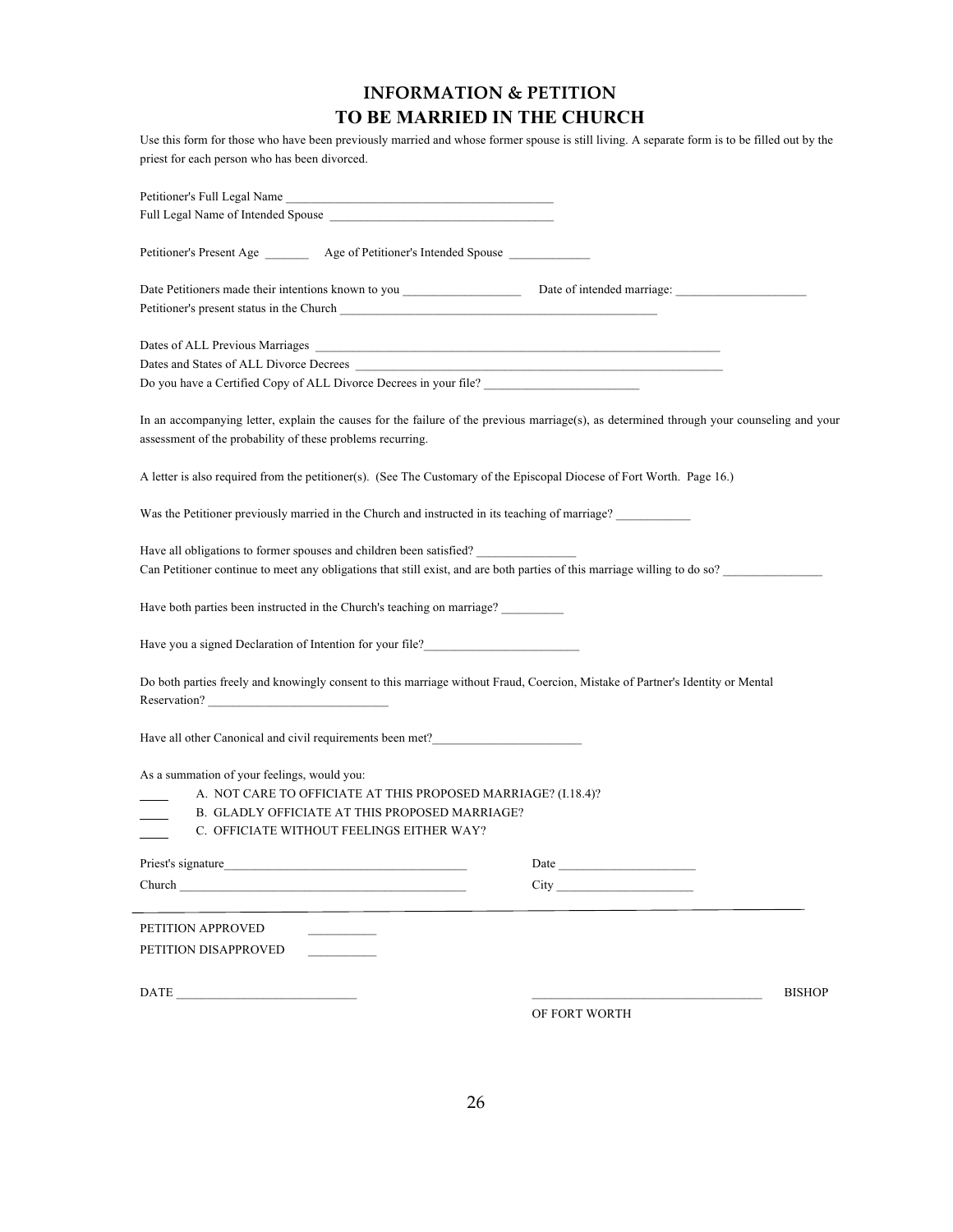# **ANNULMENT OF MARRIAGE INFORMATION & PETITION**

|                                                              |                                                         | Petitioner's Full Legal Name:<br>First | Middle | Maiden (if applicable)                                                                       | Last |
|--------------------------------------------------------------|---------------------------------------------------------|----------------------------------------|--------|----------------------------------------------------------------------------------------------|------|
|                                                              | Spouse's Full Legal Name: First Middle                  |                                        |        |                                                                                              |      |
|                                                              |                                                         |                                        | Middle | Maiden (if applicable)                                                                       | Last |
|                                                              |                                                         |                                        |        |                                                                                              |      |
|                                                              |                                                         |                                        |        |                                                                                              |      |
|                                                              |                                                         |                                        |        | Do you have a Certified Copy of the Divorce Decree in your file?                             |      |
| This application form is to be accompanied by the following: |                                                         |                                        |        |                                                                                              |      |
| marriage.                                                    |                                                         |                                        |        | 1. A letter from the Petitioner explaining the grounds for a judgment of the nullity of this |      |
| 2.                                                           | assessment of the basis for an annulment to be granted. |                                        |        | A letter from the priest of the congregation where the Petitioner is a member, stating is    |      |
| 3.                                                           | their personal knowledge of the marriage in question.   |                                        |        | Written statements from a minimum of two witnesses, supporting the application, based on     |      |
|                                                              |                                                         |                                        |        |                                                                                              |      |
|                                                              |                                                         |                                        |        | Were both parties previously married in the Church and properly instructed?                  |      |
|                                                              |                                                         |                                        |        | Have all obligations to former spouses and children been satisfied? _____________            |      |
|                                                              |                                                         |                                        |        | Date:                                                                                        |      |
|                                                              |                                                         |                                        |        | City:                                                                                        |      |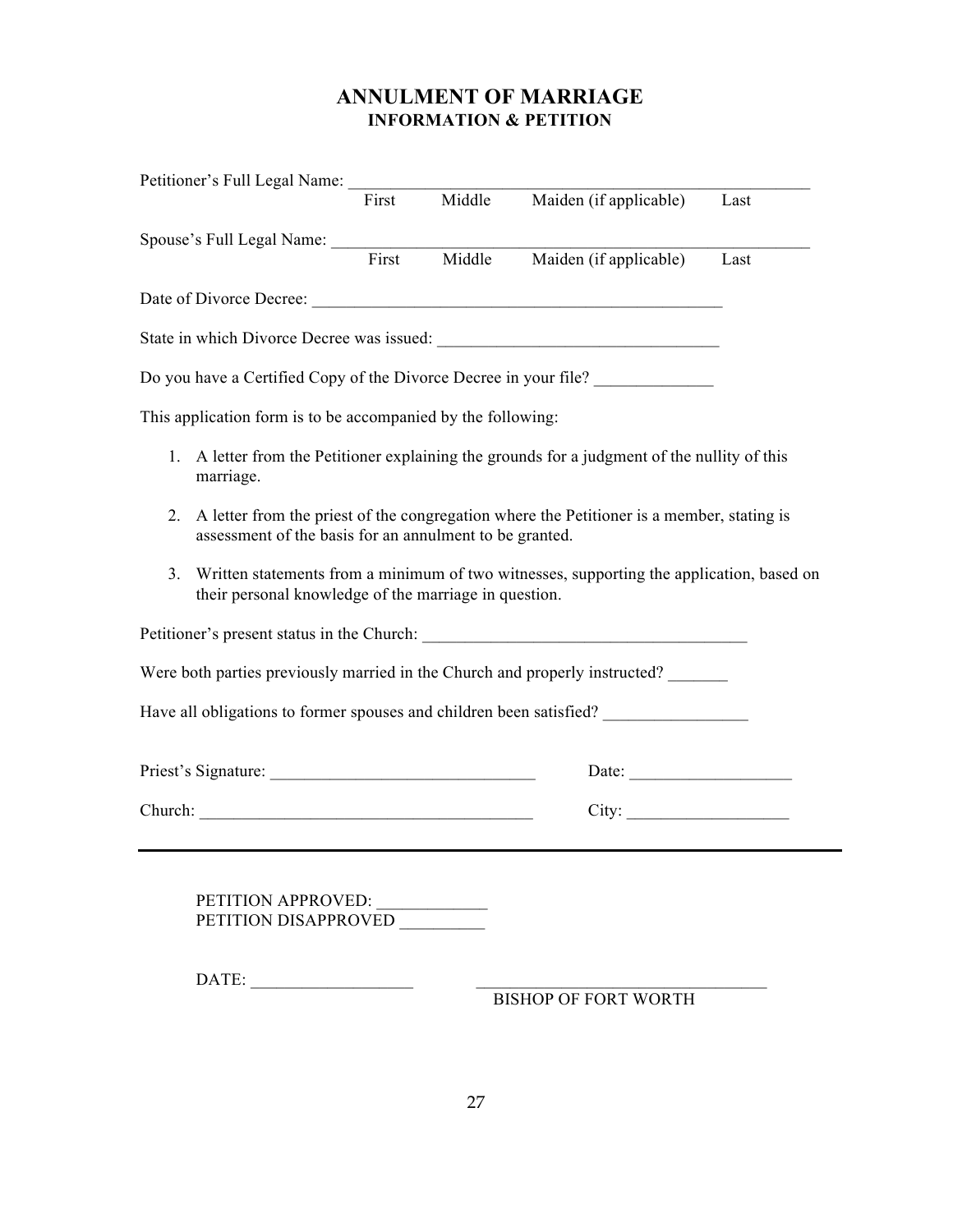2900 Alemeda Street Fort Worth, TX 76108

## **APPLICATION FOR WORSHIP LEADER'S LICENSE**

|                                                                                                                       | City |
|-----------------------------------------------------------------------------------------------------------------------|------|
|                                                                                                                       |      |
|                                                                                                                       |      |
|                                                                                                                       |      |
|                                                                                                                       |      |
|                                                                                                                       |      |
|                                                                                                                       |      |
| Reason for seeking a Worship Leader's License: __________________________________                                     |      |
| <u> 1989 - Johann Stoff, amerikan bestein besteht aus dem Berlin besteht aus dem Berlin besteht aus dem Berlin be</u> |      |
|                                                                                                                       |      |
| Signature of applicant                                                                                                |      |
| ENDORSEMENT OF RECTOR/VICAR OF CONGREGATION                                                                           |      |

Signature \_\_\_\_\_\_\_\_\_\_\_\_\_\_\_\_\_\_\_\_\_\_\_\_\_\_\_ Date \_\_\_\_\_\_\_\_\_\_\_\_\_\_\_\_\_\_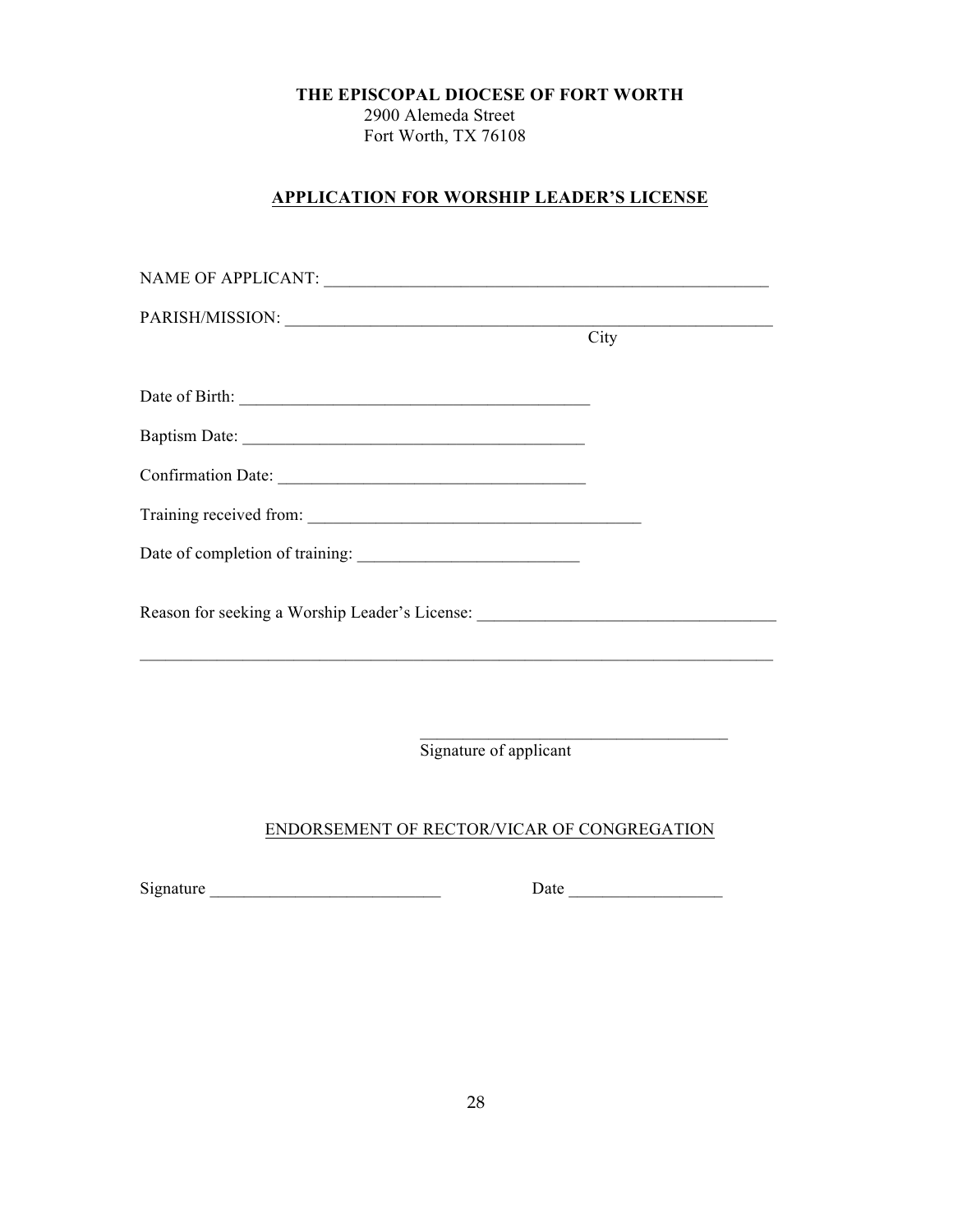2900 Alemeda Street Fort Worth, TX 76108

## **APPLICATION FOR RENEWAL OF WORSHIP LEADER'S LICENSE**

NAME OF APPLICANT: \_\_\_\_\_\_\_\_\_\_\_\_\_\_\_\_\_\_\_\_\_\_\_\_\_\_\_\_\_\_\_\_\_\_\_\_\_\_\_\_\_

PARISH/MISSION: \_\_\_\_\_\_\_\_\_\_\_\_\_\_\_\_\_\_\_\_\_\_\_\_\_\_\_\_\_\_\_\_\_\_\_\_\_\_\_\_\_\_\_\_\_\_\_\_\_\_\_\_\_\_\_\_\_\_\_\_\_

**City** 

Date of previous license: \_\_\_\_\_\_\_\_\_\_\_\_\_\_\_\_\_\_\_\_\_\_\_\_\_\_\_\_\_\_

 $\mathcal{L}_\text{max} = \mathcal{L}_\text{max} = \mathcal{L}_\text{max} = \mathcal{L}_\text{max} = \mathcal{L}_\text{max}$ Signature of applicant

## ENDORSEMENT OF RECTOR/VICAR OF CONGREGATION

 $Signature$   $Date$   $Date$   $Date$   $Date$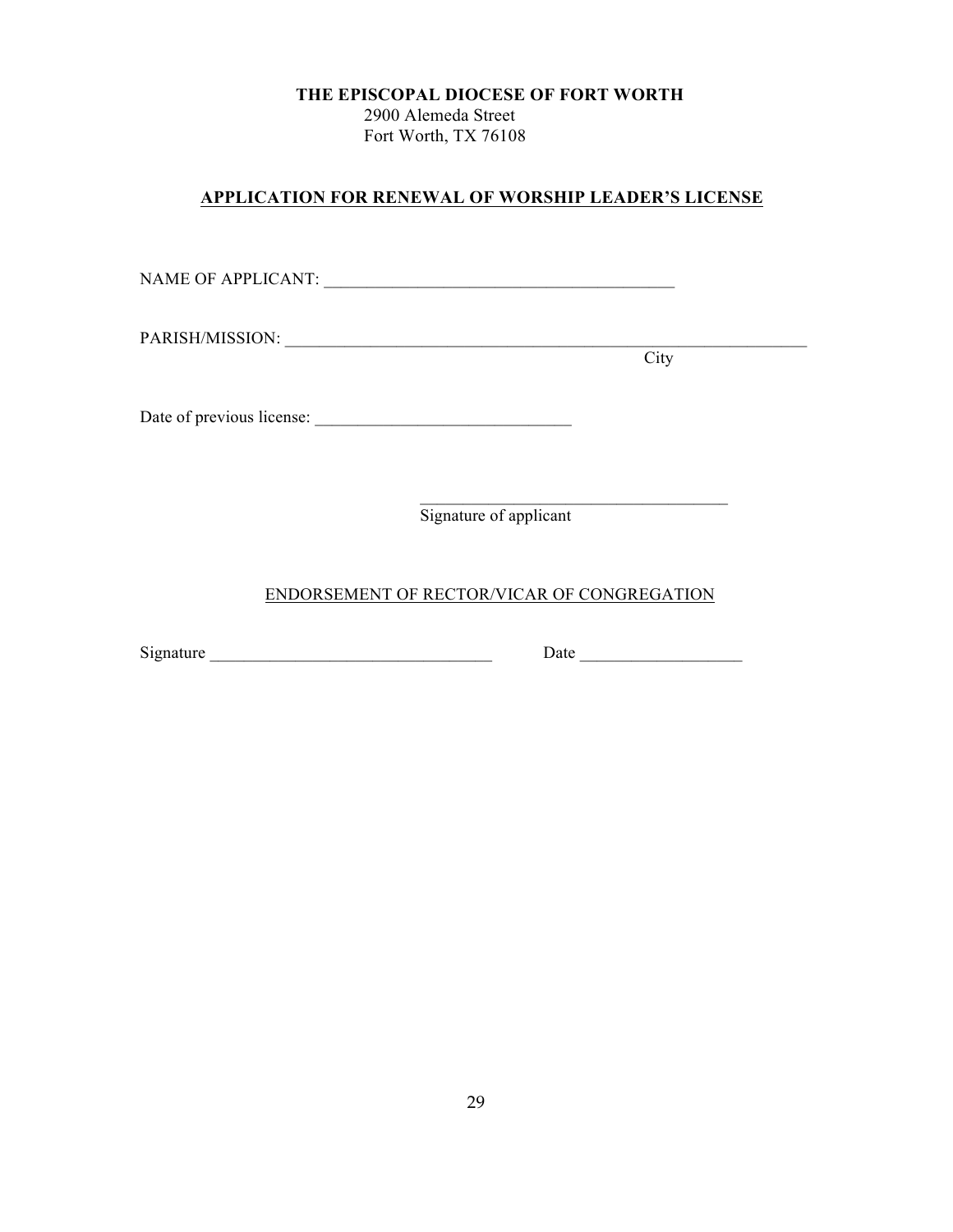2900 Alemeda Street Fort Worth, TX 76108

## **APPLICATION FOR EUCHARISTIC MINISTER'S LICENSE**

*A Eucharistic Minister is a lay person authorized to administer the chalice at any Celebration of the Holy Eucharist in the absence of a sufficient number of Priests or Deacons to assist the Celebrant.*

|                                                 | City                                                                                                                                                                                              |
|-------------------------------------------------|---------------------------------------------------------------------------------------------------------------------------------------------------------------------------------------------------|
|                                                 |                                                                                                                                                                                                   |
|                                                 |                                                                                                                                                                                                   |
|                                                 |                                                                                                                                                                                                   |
|                                                 |                                                                                                                                                                                                   |
|                                                 |                                                                                                                                                                                                   |
|                                                 | Signature of applicant                                                                                                                                                                            |
| ENDORSEMENT OF RECTOR/VICAR OF CONGREGATION     |                                                                                                                                                                                                   |
| minister to this congregation in that capacity. | As Priest in charge of this congregation, I have examined the above-named applicant and found<br>him/her to be proficient in the duties of a Eucharistic Minister. I thereby recommend him/her to |
|                                                 |                                                                                                                                                                                                   |
| ENDORSEMENT OF VESTRY                           |                                                                                                                                                                                                   |
|                                                 | $\overline{\text{Church}}$                                                                                                                                                                        |
|                                                 |                                                                                                                                                                                                   |
|                                                 | Name                                                                                                                                                                                              |

*has the approval and endorsement of the Vestry to be a Eucharistic Minister for this congregation.*

| $\sim$<br>nature<br>S12 | Jate |
|-------------------------|------|
|-------------------------|------|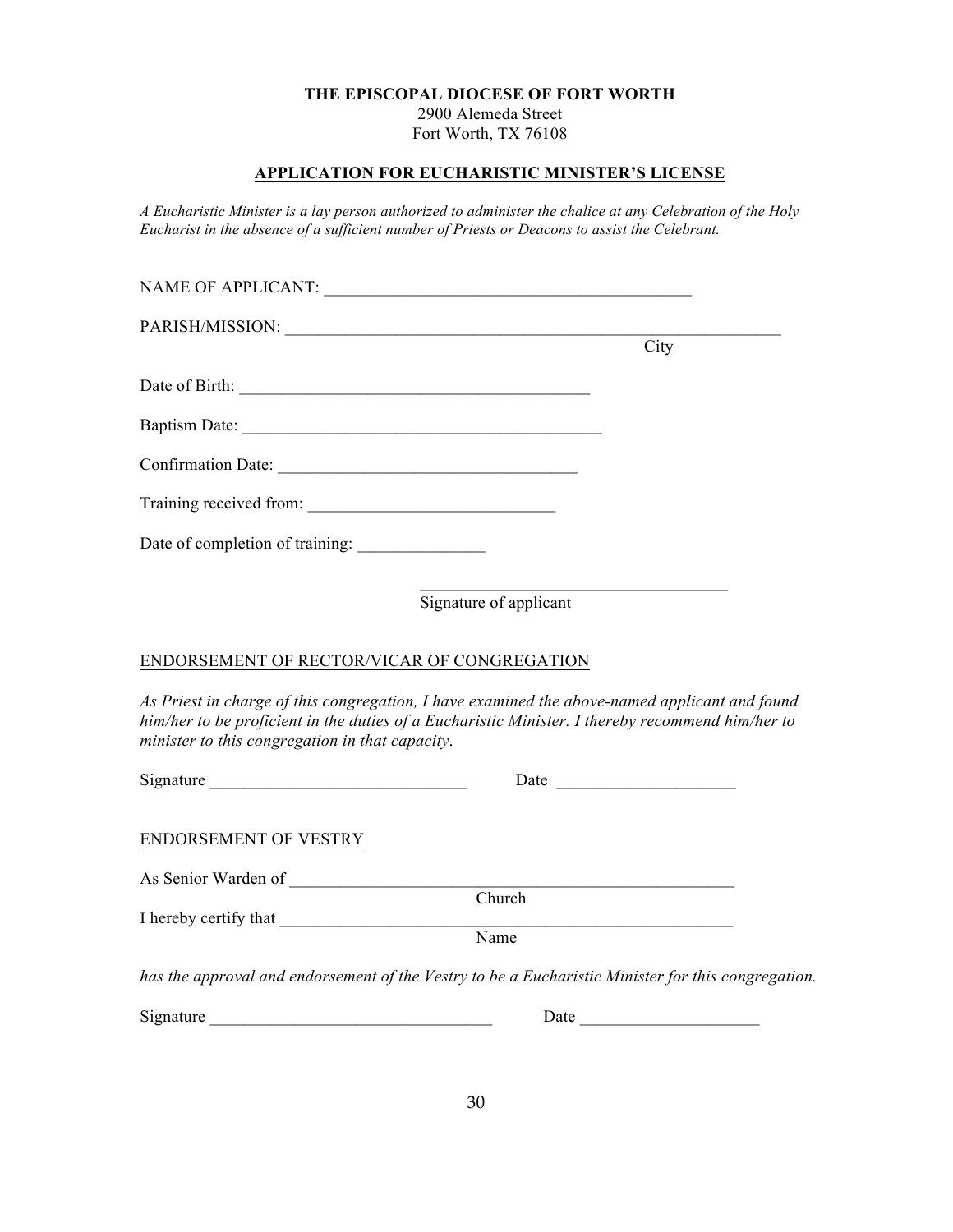2900 Alemeda Street Fort Worth, TX 76108

## **APPLICATION FOR RENEWAL OF EUCHARISTIC MINISTER'S LICENSE**

*A Eucharistic Minister is a lay person authorized to administer the chalice at any Celebration of the Holy Eucharist in the absence of a sufficient number of Priests or Deacons to assist the Celebrant.*

NAME OF APPLICANT:

PARISH/MISSION:

**City** 

Signature of applicant

 $\mathcal{L}_\text{max} = \mathcal{L}_\text{max} = \mathcal{L}_\text{max} = \mathcal{L}_\text{max} = \mathcal{L}_\text{max}$ 

## ENDORSEMENT OF RECTOR/VICAR OF CONGREGATION

*As priest in charge of this congregation, I endorse this application for renewal of the license of this person as a Eucharistic Minister.*

| Signature | Date |
|-----------|------|
|           |      |

| Date |
|------|
|------|

### ENDORSEMENT OF VESTRY

As Senior Warden of Quarter of  $\overline{a}$ 

I hereby certify that

Church

Name

*has the approval and endorsement of the Vestry to be a Eucharistic Minister for this congregation.*

Signature Date Date  $\Box$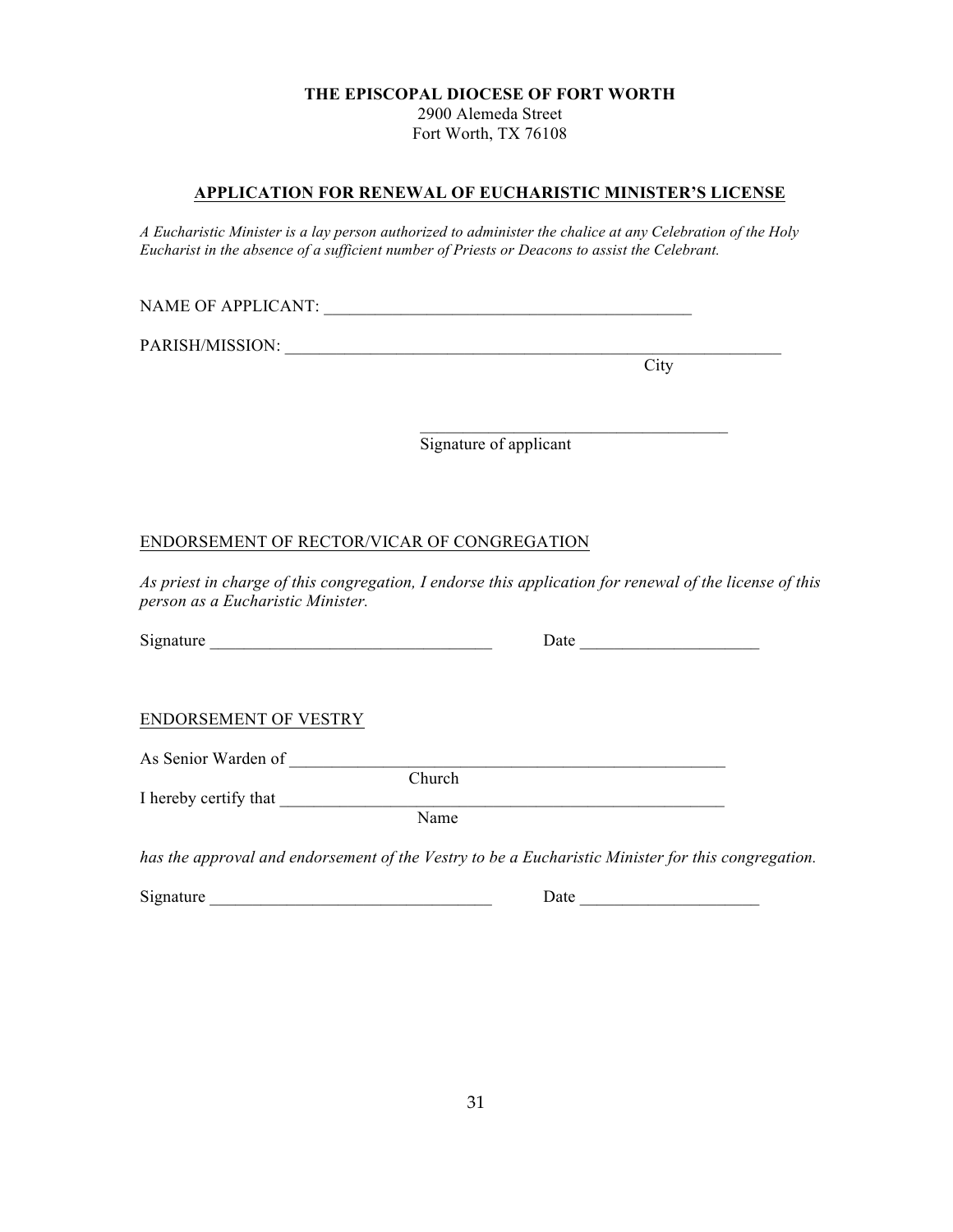2900 Alemeda Street Fort Worth, TX 76108

## **APPLICATION FOR EUCHARISTIC VISITOR'S LICENSE**

*A Eucharistic Visitor is a lay person authorized to take the Consecrated Elements in a timely manner following a Celebration of the Holy Eucharist on Sunday to members of the congregation who, by means of illness or infirmity, were unable to be present at the Celebration.*

|                                                                                                                                                                                                                                                                                                    | City |
|----------------------------------------------------------------------------------------------------------------------------------------------------------------------------------------------------------------------------------------------------------------------------------------------------|------|
|                                                                                                                                                                                                                                                                                                    |      |
|                                                                                                                                                                                                                                                                                                    |      |
|                                                                                                                                                                                                                                                                                                    |      |
|                                                                                                                                                                                                                                                                                                    |      |
|                                                                                                                                                                                                                                                                                                    |      |
|                                                                                                                                                                                                                                                                                                    |      |
| Signature of applicant                                                                                                                                                                                                                                                                             |      |
| ENDORSEMENT OF RECTOR/VICAR OF CONGREGATION<br>As Priest in charge of this congregation, I have examined the above-named applicant and found<br>him/her to be proficient in the duties of a Eucharistic Visitor. I thereby recommend him/her to<br>minister to this congregation in that capacity. |      |
|                                                                                                                                                                                                                                                                                                    |      |
| ENDORSEMENT OF VESTRY                                                                                                                                                                                                                                                                              |      |
|                                                                                                                                                                                                                                                                                                    |      |
| Church                                                                                                                                                                                                                                                                                             |      |
| Name<br>has the approval and endorsement of the Vestry to be a Eucharistic Visitor for this Parish/Mission.                                                                                                                                                                                        |      |
|                                                                                                                                                                                                                                                                                                    | Date |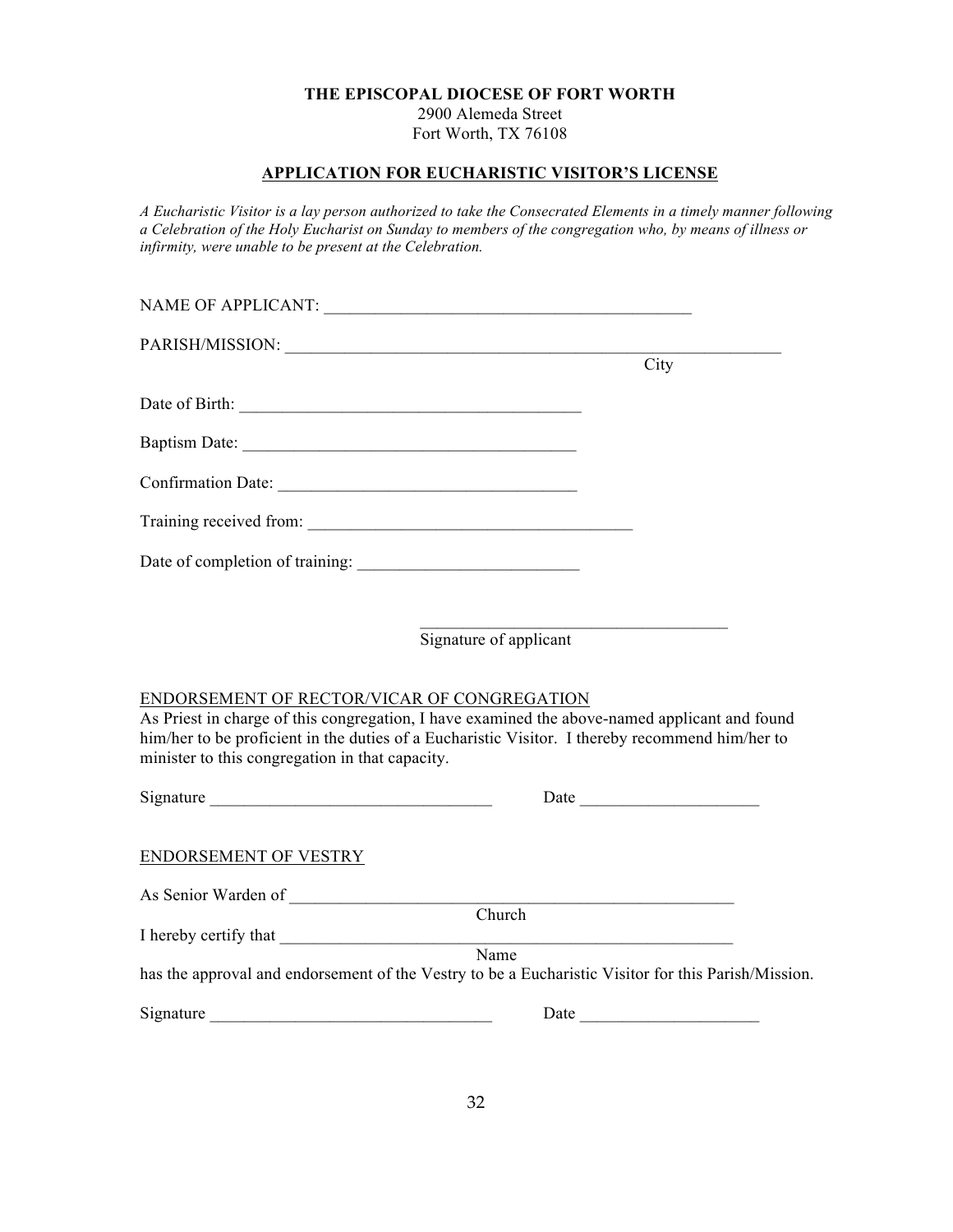2900 Alemeda Street Fort Worth, TX 76108

## **APPLICATION FOR RENEWAL OF EUCHARISTIC VISITOR'S LICENSE**

*A Eucharistic Visitor is a lay person authorized to take the Consecrated Elements in a timely manner following a celebration of the Holy Eucharist on Sunday to members of the congregation who, by means of illness or infirmity, were unable to be present at the Celebration.*

NAME OF APPLICANT:

PARISH/MISSION: \_\_\_\_\_\_\_\_\_\_\_\_\_\_\_\_\_\_\_\_\_\_\_\_\_\_\_\_\_\_\_\_\_\_\_\_\_\_\_\_

Signature of applicant

### ENDORSEMENT OF RECTOR/VICAR OF CONGREGATION

As Priest in charge of this congregation, I have examined the above-named applicant and found him/her to be *proficient in the duties of a Eucharistic Visitor. I thereby recommend him/her to minister to this congregation in that capacity.*

| Signature | Jate |  |
|-----------|------|--|
|           |      |  |

| Date |  |  |
|------|--|--|
|      |  |  |

### ENDORSEMENT OF VESTRY

As Senior Warden of \_\_\_\_\_\_\_\_\_\_\_\_\_\_\_\_\_\_\_\_\_\_\_\_\_\_\_\_\_\_\_\_\_\_\_\_\_\_\_\_\_\_\_\_\_\_\_\_\_\_\_\_ Church I hereby certify that

Name

*has the approval and endorsement of the Vestry to be a Eucharistic Visitor for this congregation.*

Signature \_\_\_\_\_\_\_\_\_\_\_\_\_\_\_\_\_\_\_\_\_\_\_\_\_\_\_\_\_\_\_\_\_ Date \_\_\_\_\_\_\_\_\_\_\_\_\_\_\_\_\_\_\_\_\_